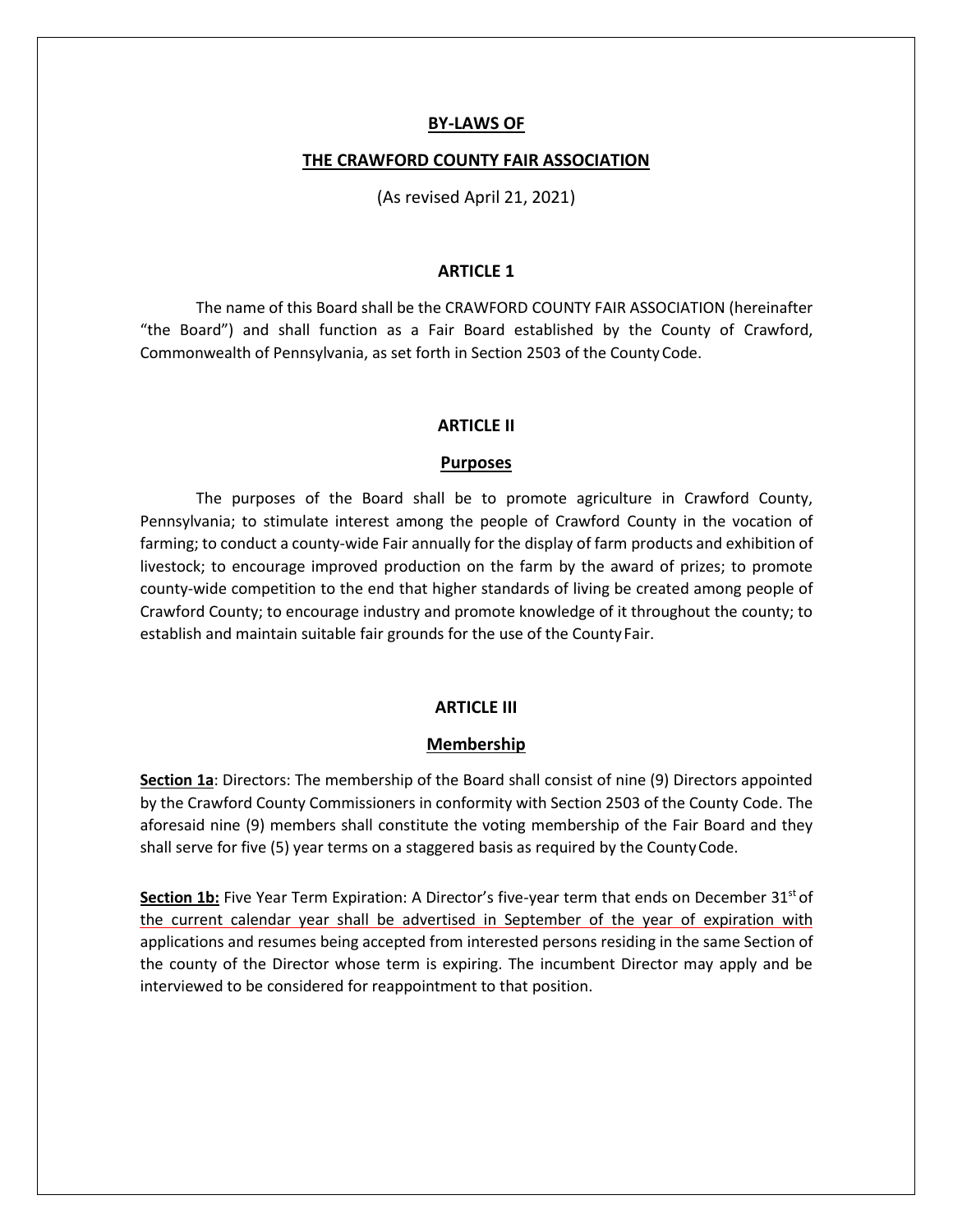**Section 1c**. Unexpected Vacancy: In the event of a vacancy on the Board of Directors by reason of death, resignation or other reason not due to a five-year term expiration, the Board of Directors shall, at the time of the vacancy, solicit letters of interest and conduct interviews of interested persons and recommend to the County Board of Commissioners, a person to fill such vacancy provided that person resides in the same Section of the county for which the vacancy occurs.

**Section 1d**. A person may not serve as a County Commissioner and a voting director of the Crawford County Fair Association simultaneously.

**Section 2**: Ex-Officio Membership. There shall be six (6) additional non-voting members of the Board who shall serve as ex-officio members, namely, the three (3) County Commissioners, the Crawford County Extension Director, the Master of the Crawford County Pomona Grange, and the Crawford County Vocational Agricultural Coordinator.

**Section 3**: Honorary Membership. Additional members of the Board shall be permitted to serve as non-voting Honorary Members. This membership shall include any person who has served as a regular voting Director of the Board and who has completed not less than three (3) five (5) year terms as a regular Director.

**Section 4**: Officers. The officers of the Board shall include the President, Two Vice-Presidents, Secretary and Treasurer. The Board may, at its discretion, appoint officers who are not voting members of the Board.

**Section 5**: All ex-officio members, honorary members, and officers who are not permitted to vote, shall be accorded all other rights and privileges identified in these By- Laws and may be accorded other rights and privileges as approved by the Board**.**

**Section 6**: The absence of a Director from three (3) consecutive meetings of the Board of Directors, without valid excuse, shall be equivalent to a resignation.

**Section 7**: Nominating Committee: Prior to the annual meeting or at the time a Director vacancy is announced, the President shall appoint a nominating committee for the nomination of all elective offices and Director vacancies. The Committee shall make its report and recommendations to be voted on at the annual meeting. All approved nominations for the Board of Directors vacancies shall be submitted to the Board of County Commissioners for their consideration. The nomination committee shall nominate persons who shall reside in the areas they represent; it being the intention of these By-Laws that there shall be three (3) members from the Eastern Section of Crawford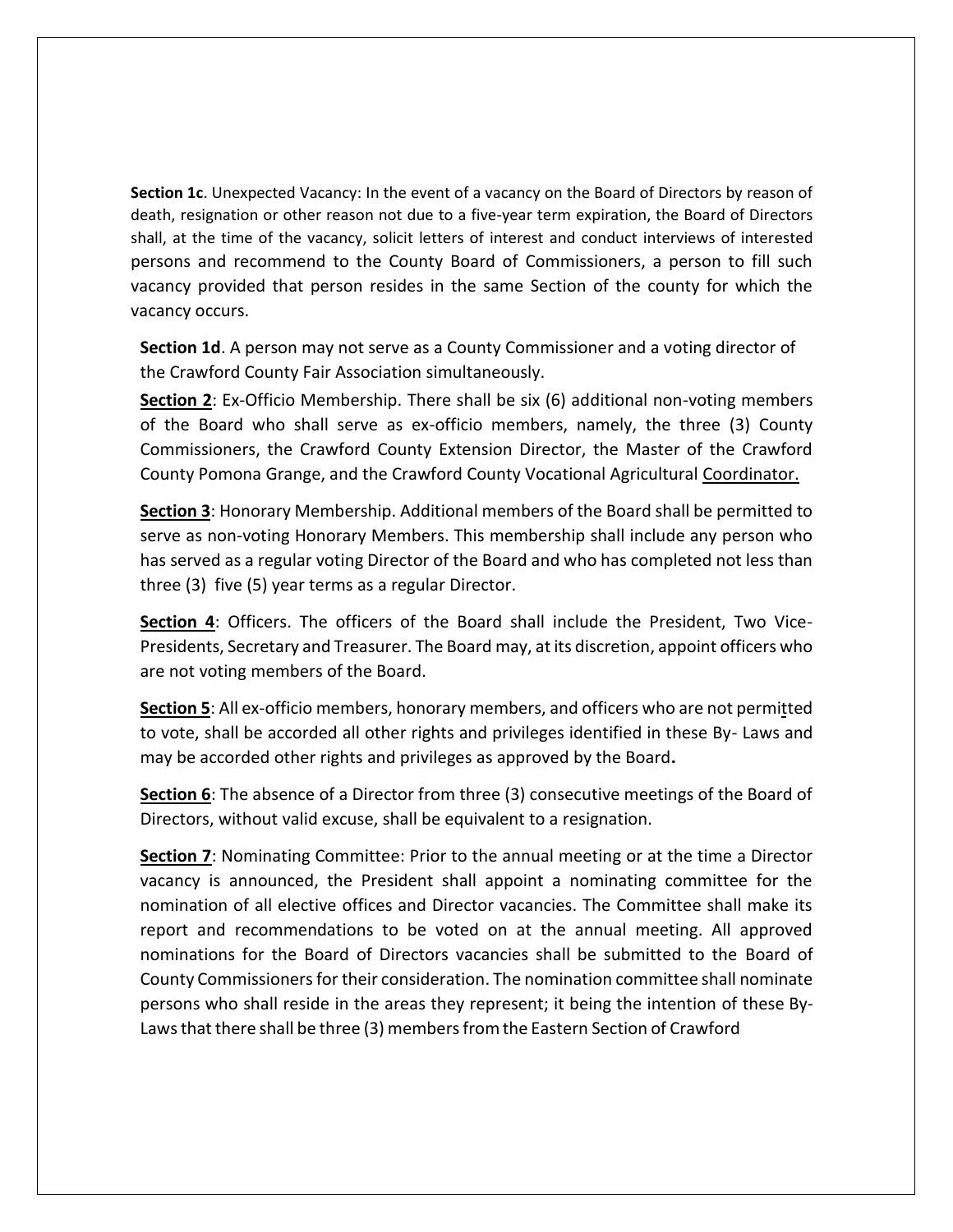County, three (3) members from the Central Section, and three (3) members from the Western Section of Crawford County. The Eastern Section shall consist of the townships of Sparta, Rome, Oil Creek, Troy, Steuben, Athens, Bloomfield, Rockdale, Richmond, Randolph, and any borough or city geographically located therein. The Central Section shall consist of the townships of Wayne, Fairfield, East Fairfield, West Mead, East Mead, Woodcock, Cambridge, Venango, Cussewago, Hayfield, Union, Vernon, Greenwood, and any borough or city geographically located therein. The Western Section shall consist of the townships of East Fallowfield, West Fallowfield, Sadsbury, Summit, Summerhill, Spring, Beaver, Conneaut, Pine, North Shenango, South Shenango, West Shenango, and any borough or city geographically located therein.

**Section 8**: Any voting Director of the Crawford County Fair shall not serve as a Department Chairperson or Vice Chairperson.

## **ARTICLE IV**

## **Meetings**

**Section 1**: Regular meetings of the Board shall take place on a monthly basis. Meetings may be held in person or virtually as decided by the Executive Committee. The Board shall meet on a daily basis when the Fair is operating if needed. The date and time for regular monthly meetings of the Board shall be established by the Board of Directors.

**Section 2**: Annual meeting. The meeting to be held in the month of December shall constitute the annual meeting of the Board, at which time the following officers shall be elected for a term of one (1) year: President, two (2) Vice-Presidents, Secretary and Treasurer.

**Section 3**: Notice of regular meetings shall be given by the Executive Secretary to each member in writing at least ten (10) days prior to said meeting. At least three (3) of the regular monthly meetings shall be held as an evening meeting.

# **ARTICLE V**

## **Duties of Officers**

**Section 1**: President. The President shall preside at all meetings of the membership of the Board. The President, with the advice and consent of a majority of the Directors, shall appoint committees and Department Chairpersons. The President may, or upon the request of three (3) members of the Board of Directors shall, call a special meeting of the Board. The President need not be a voting member of the Board of Directors.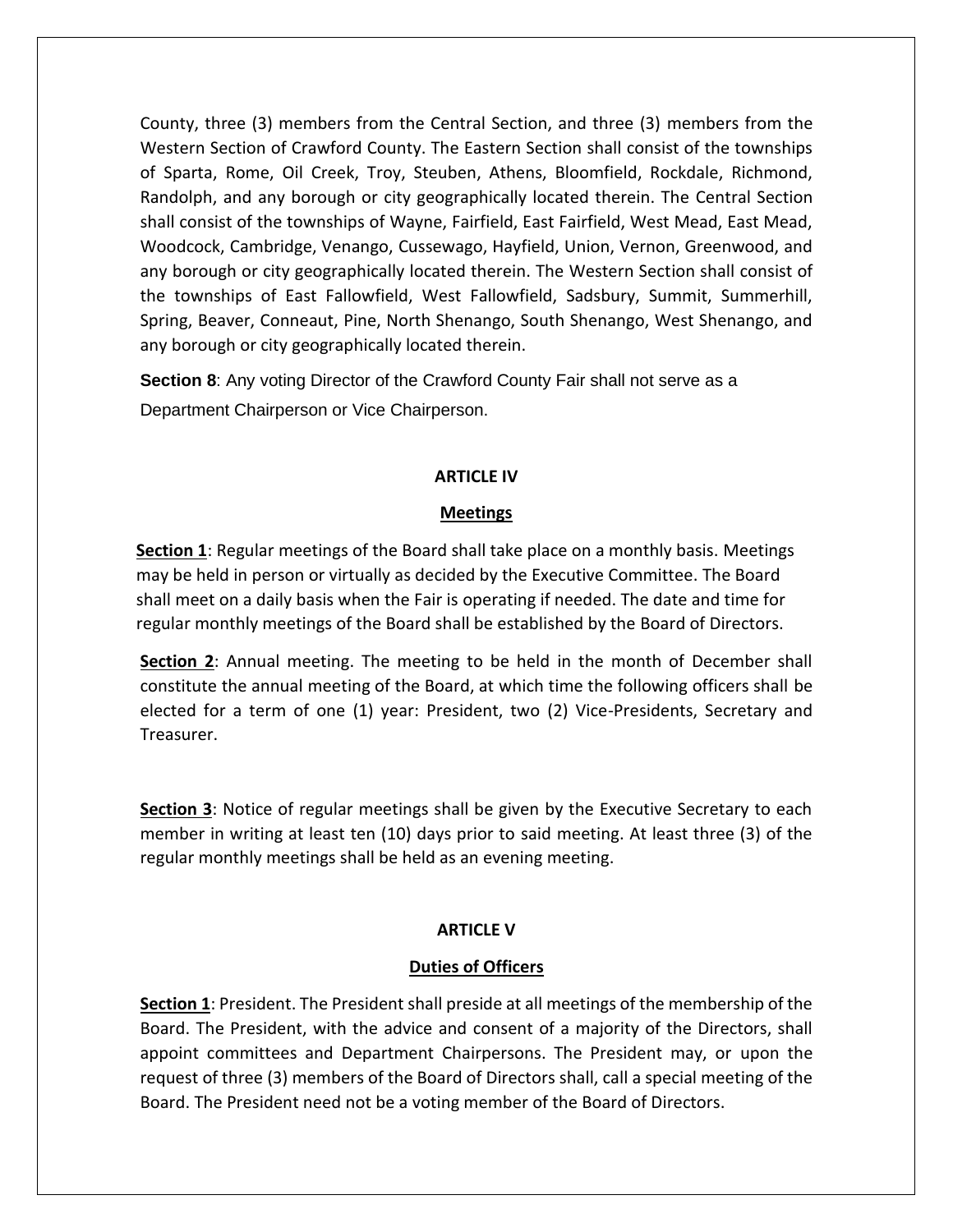**Section 2**: Vice-Presidents: It shall be the duty of the Vice-Presidents, in order of their election, in the case of the absence or disability of the President, to perform the duties of the President. Each Vice-President shall have such powers and perform such duties as may be delegated by the Board of Directors.

**Section 3**: Secretary. In the absence of the Executive Secretary, it shall be the duty of the Secretary to keep the minutes of all meetings of the Board and to attend to such correspondence as the business and best interest of the Board shall demand, and make known the results of such correspondence at each Board meeting. In the absence of the Executive Secretary, the Secretary shall keep the records and books of account, and shall have custody of the seal of the corporation, and shall perform all duties usually pertaining to this office.

**Section 4**: Treasurer. The Treasurer shall have the custody of all monies and securities of the Board and shall comply with the County Code with respect to the depository requirements set forth therein. The Treasurer shall keep regular books of accounts. All monies shall be deposited in the proper approved depository. All checks drawn on the depository shall be signed by the Treasurer and one other designated officer, those being the President or one of the Vice Presidents. The Treasurer shall, in addition, perform all duties pertaining to the office, and shall give sufficient security as the Board of Directors shall require for the protection of the monies handled.

# **ARTICLE VI**

# **Limitation of Funds**

**Section 1**: All payments by the Fair Board will be approved by the Directors.

**Section 2**: Unless contrary to the laws of the Commonwealth of Pennsylvania or any other laws, all monies received by the Board, after payment of such expenditures as may be authorized by the Board of Directors for Association purposes, shall be retained by the Association to be used solely and exclusively for the purpose for which the Board was established.

# **ARTICLE VII**

# **Quorum**